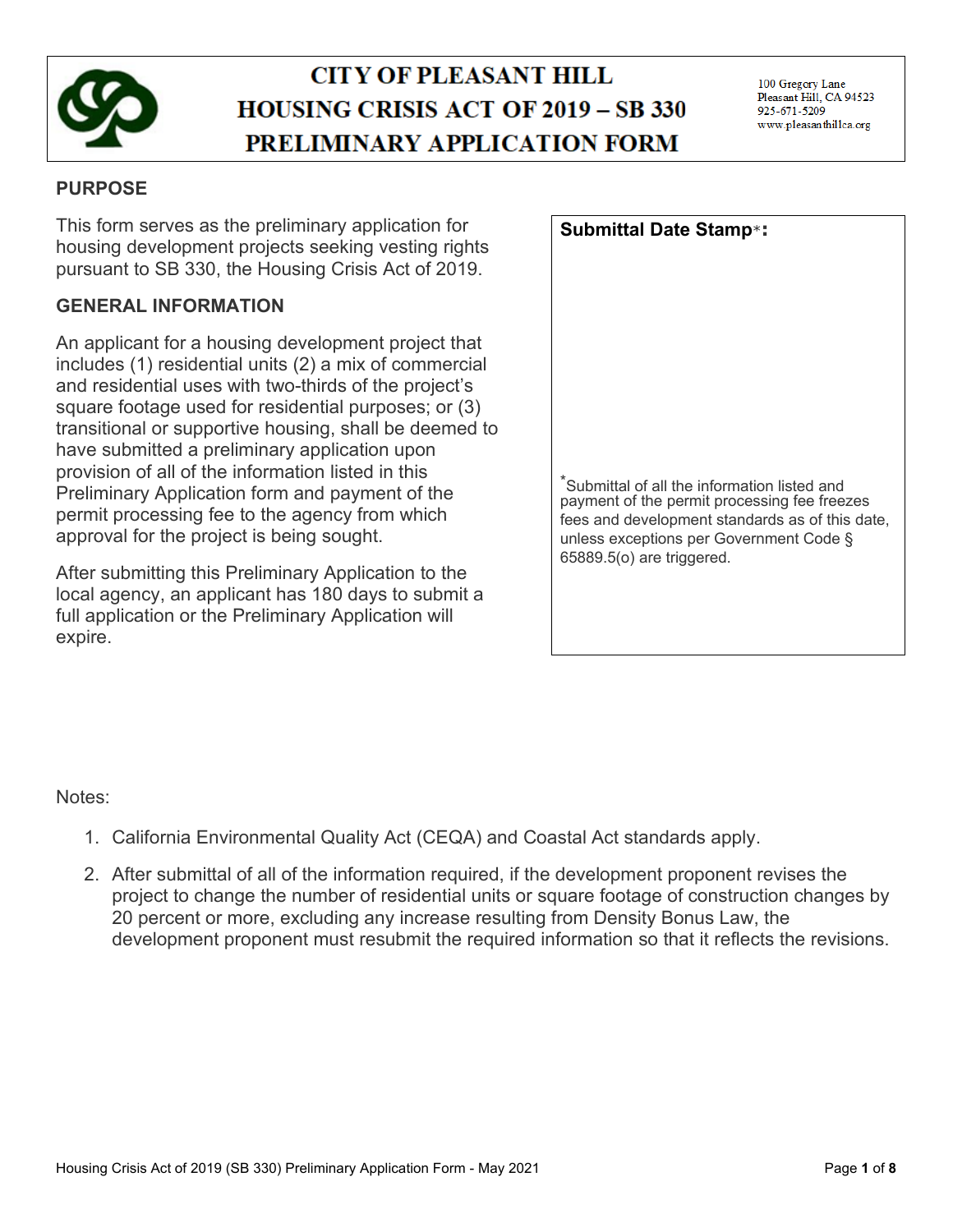#### **SITE INFORMATION**

1. **PROJECT LOCATION** - The specific location, including parcel numbers, a legal description, and site address, if applicable.

| <b>Street Address</b>                 | Unit/Space Number |  |  |
|---------------------------------------|-------------------|--|--|
| Legal Description (Lot, Block, Tract) | Attached? YES NO  |  |  |
|                                       |                   |  |  |
|                                       |                   |  |  |
|                                       |                   |  |  |
|                                       |                   |  |  |

Assessor Parcel Number(s) example the state of the state of the state of the state of the state of the state of the state of the state of the state of the state of the state of the state of the state of the state of the st

2. **EXISTING USES -** The existing uses on the project site and identification of major physical alterations to the property on which the project is to be located.

3. **SITE PLAN -** A site plan showing the building(s) location on the property and approximate square footage of each building that is to be occupied.

Attached? YES | NO

4. **ELEVATIONS -** Elevations showing design, color, material, and the massing and height of each building that is to be occupied.

| 1 NO I<br>YESI<br>Attached? |  |  |  |  |  |
|-----------------------------|--|--|--|--|--|
|-----------------------------|--|--|--|--|--|

5. **PROPOSED USES** - The proposed land uses by number of units and square feet of residential and nonresidential development using the categories in the applicable zoning ordinance.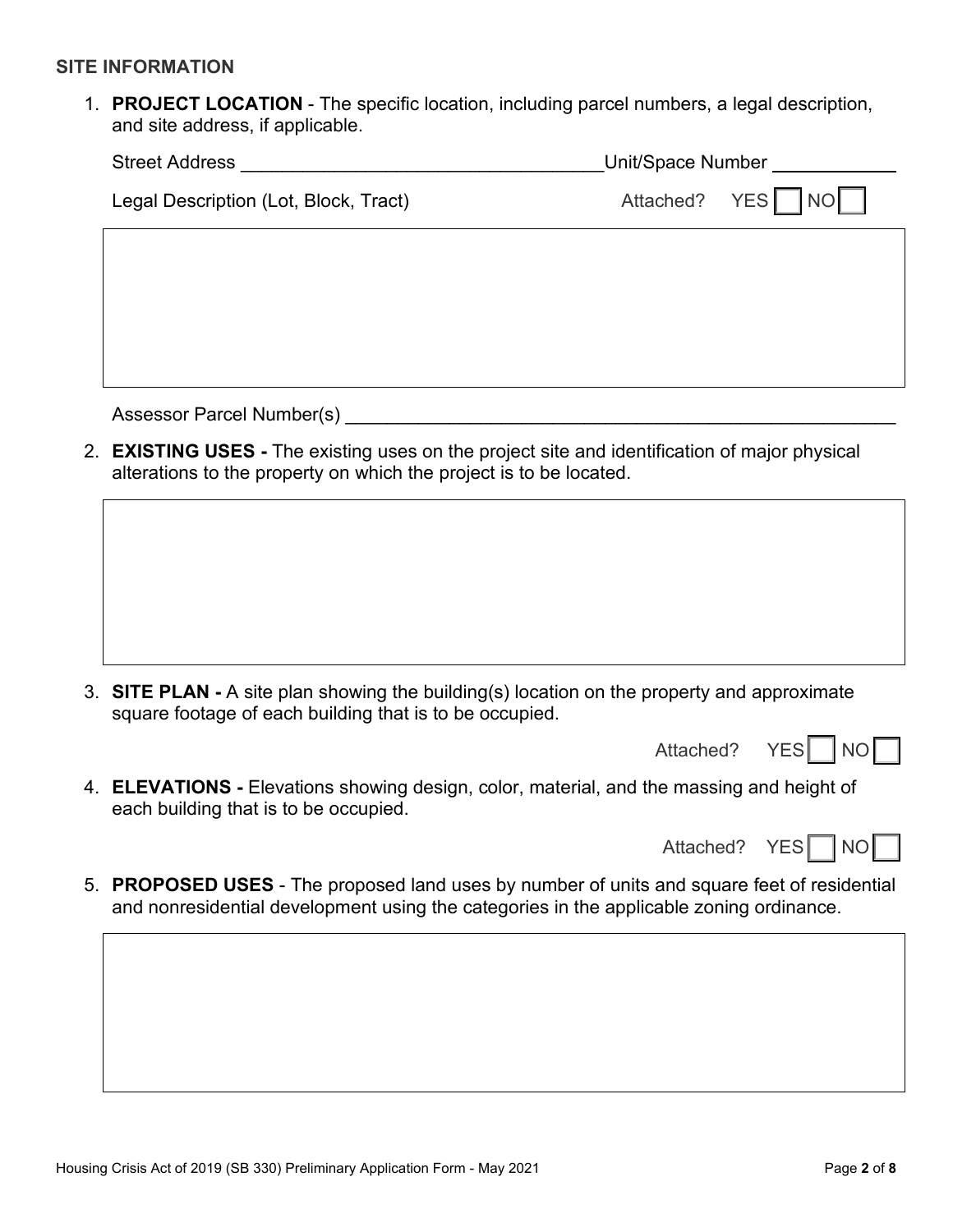## a. **RESIDENTIAL DWELLING UNIT COUNT:**

Please indicate the number of dwelling units proposed, including a breakdown of levels by affordability, set by each income category.

|                                         | <b>Number of Units</b> |
|-----------------------------------------|------------------------|
| <b>Market Rate</b>                      |                        |
| Managers Unit(s) – Market Rate          |                        |
| <b>Extremely Low Income</b>             |                        |
| Very Low Income                         |                        |
| Low Income                              |                        |
| Moderate Income                         |                        |
| <b>Total No. of Units</b>               |                        |
| <b>Total No. of Affordable Units</b>    |                        |
| <b>Total No. of Density Bonus Units</b> |                        |

Other notes on units:

6. **FLOOR AREA** - Provide the proposed floor area and square footage of residential and nonresidential development, by building (attach relevant information by building and totals here):

|                     | <b>Residential</b> | <b>Nonresidential</b> | <b>Total</b> |
|---------------------|--------------------|-----------------------|--------------|
| Floor Area (Zoning) |                    |                       |              |
| Square Footage of   |                    |                       |              |
| <b>Construction</b> |                    |                       |              |

- 7. **PARKING** The proposed number of parking spaces:
- 8. **AFFORDABLE HOUSING INCENTIVES, WAIVERS, CONCESSIONS and PARKING REDUCTIONS** - Will the project proponent seek Density Bonus incentives, waivers, concessions, or parking reductions pursuant to California Government Code Section 65915?

YES NO

If "YES," please describe: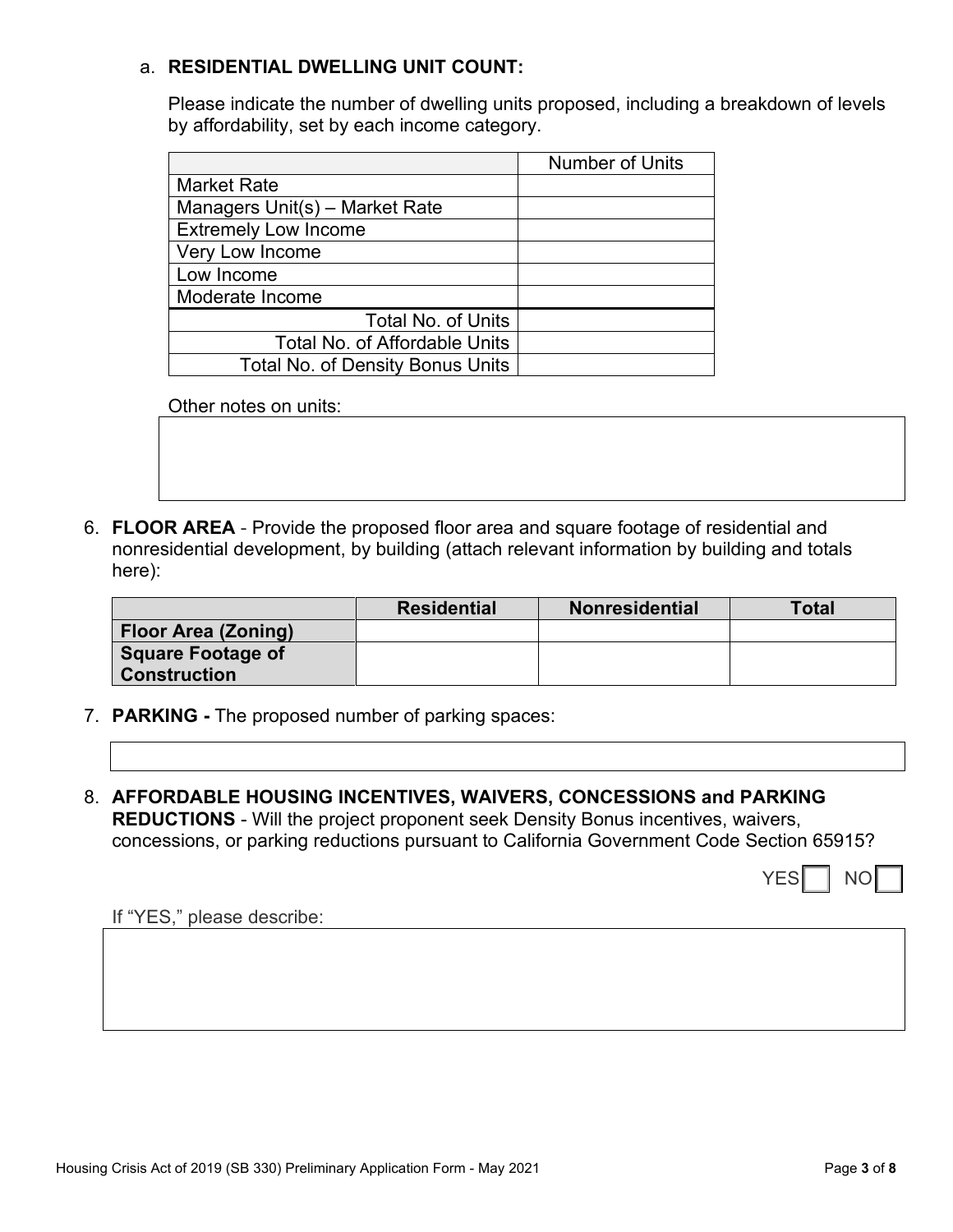9. **SUBDIVISION –** Will the project proponent seek any approvals under the Subdivision Map Act, including, but not limited to, a parcel map, a vesting or tentative map, or a condominium map?

YES I NO

If "YES," please describe:

10.**POLLUTANTS** – Are there any proposed point sources of air or water pollutants?

|  |  | т |  |
|--|--|---|--|
|--|--|---|--|

If "YES," please describe:

11.**EXISTING SITE CONDITIONS –** Provide the number of existing residential units on the project site that will be demolished and whether each existing unit is occupied or unoccupied. Provide attachment, if needed.

|                         | <b>Occupied</b><br><b>Residential</b><br><b>Units</b> | <b>Unoccupied</b><br><b>Residential</b><br>Units | <b>Total</b><br><b>Residential</b><br><b>Units</b> |
|-------------------------|-------------------------------------------------------|--------------------------------------------------|----------------------------------------------------|
| <b>Existing</b>         |                                                       |                                                  |                                                    |
| <b>To Be Demolished</b> |                                                       |                                                  |                                                    |

#### 12. **ADDITIONAL SITE CONDITIONS –**

- a. Whether a portion of the property is located within any of the following:
	- i. A very high fire hazard severity zone, as determined by the Department of Forestry and Fire Protection, pursuant to Section 51178?



ii. Wetlands, as defined in the United States Fish and Wildlife Service Manual, Part 660 FW 2 (June 21, 1993)?



iii. A hazardous waste site that is listed pursuant to Section 65962.5, or a hazardous waste site designated by the Department of Toxic Substances Control pursuant to Section 25356 of the Health and Safety Code?

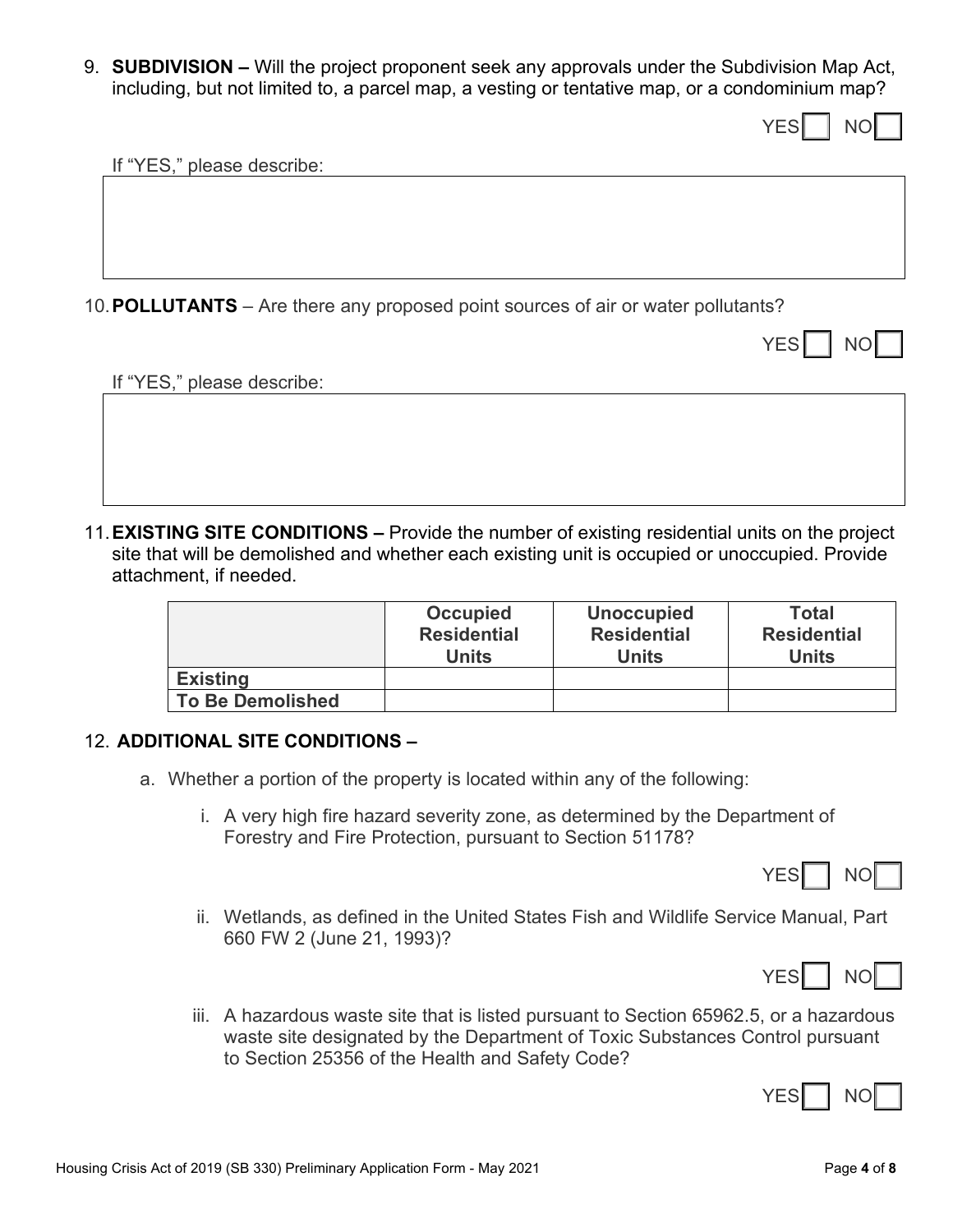- iv. A special flood hazard area subject to inundation by the 1 percent annual chance flood (100-year flood) as determined by any official maps published by the Federal Emergency Management Agency?
- v. A delineated earthquake fault zone as determined by the State Geologist in any official maps published by the State Geologist, unless the development complies with applicable seismic protection building code standards adopted by the California Building Standards Commission under the California Building Standards Law (Part 2.5 (commencing with Section 18901) of Division 13 of the Health and Safety Code), and by any local building department under Chapter 12.2 (commencing with Section 8875) of Division 1 of Title 2?



YES INO

vi. A stream or other resource that may be subject to a streambed alteration agreement pursuant to Chapter 6 (commencing with Section 1600) of Division 2 of the Fish and Game Code?



If "YES" to any, please describe:

b. Does the project site contain historic and/or cultural resources?

If "YES," please describe:

c. Does the project site contain any species of special concern?

If "YES," please describe: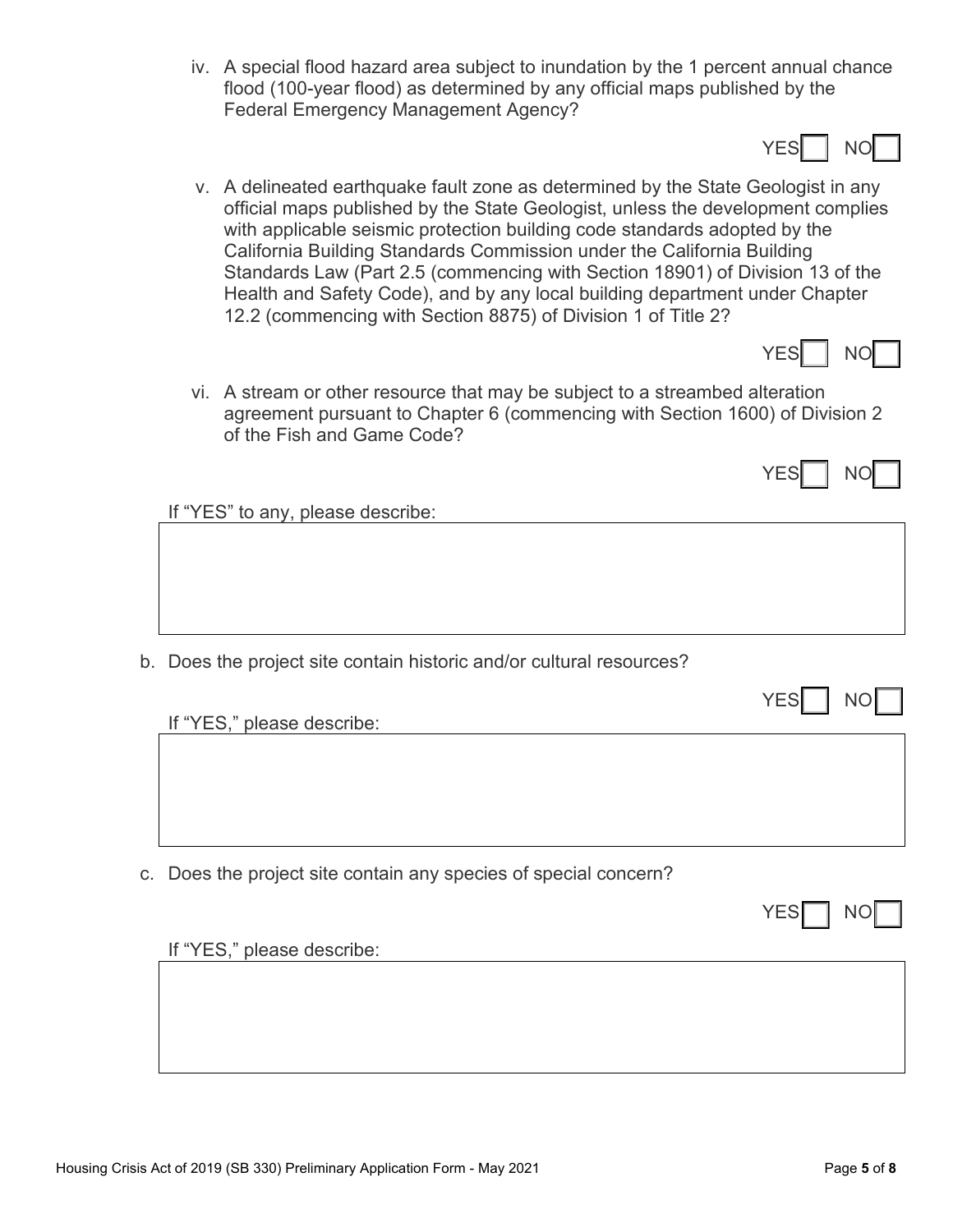d. Does the project site contain any recorded public easement, such as easements for storm drains, water lines, and other public rights of way?

| If "YES," please describe:                                                                                                                                                                                                                                                                                                                                                                                              |
|-------------------------------------------------------------------------------------------------------------------------------------------------------------------------------------------------------------------------------------------------------------------------------------------------------------------------------------------------------------------------------------------------------------------------|
|                                                                                                                                                                                                                                                                                                                                                                                                                         |
| e. Does the project site contain a stream or other resource that may be subject to a<br>streambed alteration agreement pursuant to Chapter 6 (commencing with Section 1600)<br>of Division 2 of the Fish and Game Code? Provide an aerial site photograph showing<br>existing site conditions of environmental site features that would be subject to<br>regulations by a public agency, including creeks and wetlands. |
| <b>YES</b>                                                                                                                                                                                                                                                                                                                                                                                                              |
| If "YES," please describe and depict in attached site map:                                                                                                                                                                                                                                                                                                                                                              |
|                                                                                                                                                                                                                                                                                                                                                                                                                         |
| 13. COASTAL ZONE - For housing development projects proposed to be located within the<br>coastal zone, whether any portion of the property contains any of the following:                                                                                                                                                                                                                                               |
| a. Wetlands, as defined in subdivision (b) of Section 13577 of Title 14 of the California                                                                                                                                                                                                                                                                                                                               |
| Code of Regulations.<br><b>YES</b><br>NΟ                                                                                                                                                                                                                                                                                                                                                                                |
| b. Environmentally sensitive habitat areas, as defined in Section 30240 of the Public<br>Resources Code.                                                                                                                                                                                                                                                                                                                |
| $v = 1$ $v = 1$                                                                                                                                                                                                                                                                                                                                                                                                         |

- YES $\parallel$  NO $\parallel$   $\parallel$ c. A tsunami run-up zone.  $YES$  NO d. Use of the site for public access to or along the coast.  $YES \nightharpoonup \nightharpoonup YES \nightharpoonup \nightharpoonup \nightharpoonup YES$
- 14.**PROJECT TEAM INFORMATION** The applicant's contact information and, if the applicant does not own the property, consent from the property owner to submit the application.

| Applicant's Name experience and a series of the series of the series of the series of the series of the series |  |                                       |
|----------------------------------------------------------------------------------------------------------------|--|---------------------------------------|
|                                                                                                                |  |                                       |
|                                                                                                                |  | Unit/Space Number                     |
|                                                                                                                |  |                                       |
|                                                                                                                |  | Email <u>________________________</u> |
| Are you in escrow to purchase the property?                                                                    |  | NO <b>NO</b><br>YES                   |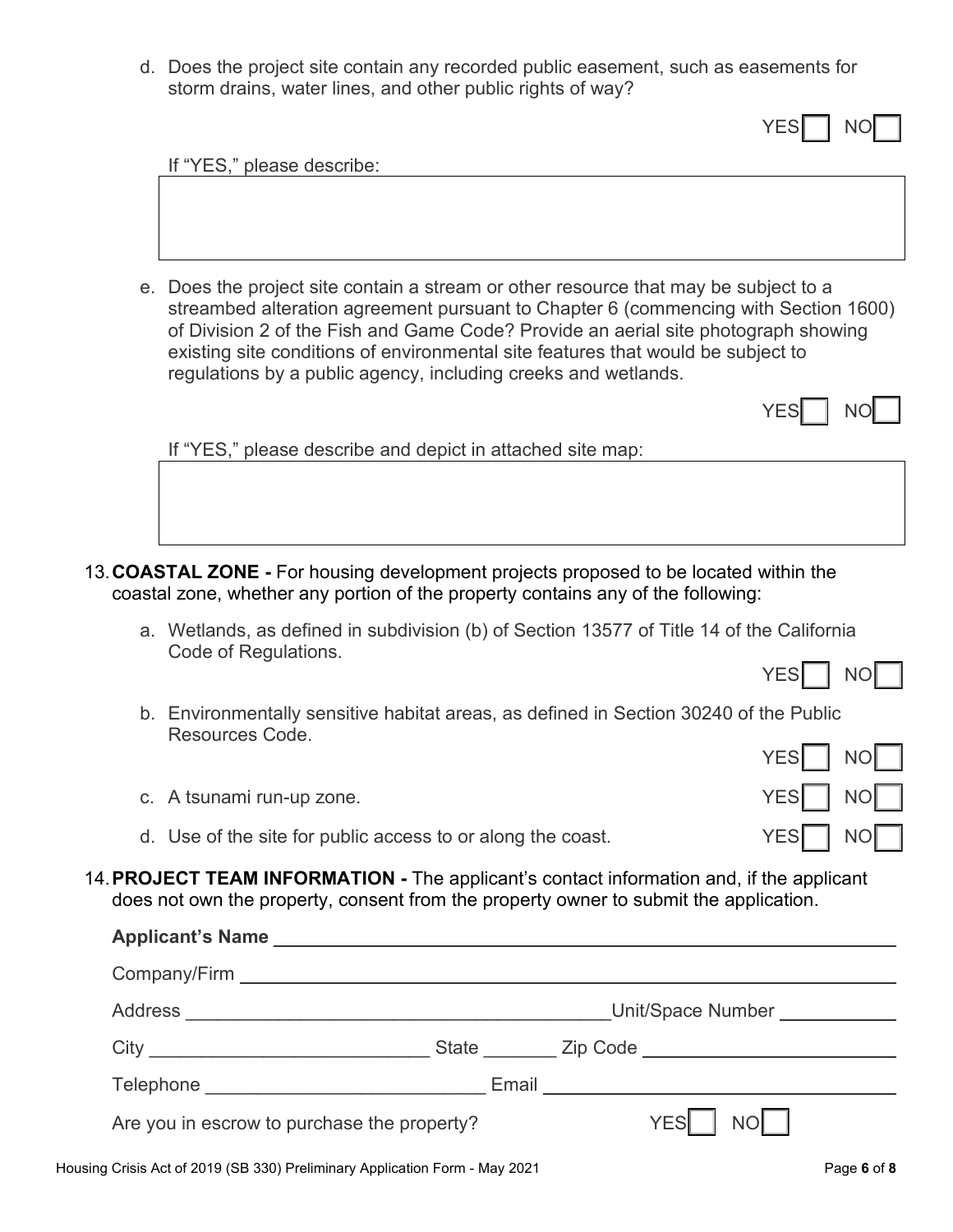| City ___________________________________State __________ Zip Code _________________________________ |
|-----------------------------------------------------------------------------------------------------|
| Telephone _________________________________ Email ______________________________                    |
|                                                                                                     |
| <b>Optional: Other</b> (Specify Architect, Engineer, CEQA Consultant, etc.) <b>CONFIDENT</b>        |
|                                                                                                     |
| City ___________________________________State __________ Zip Code _________________________________ |